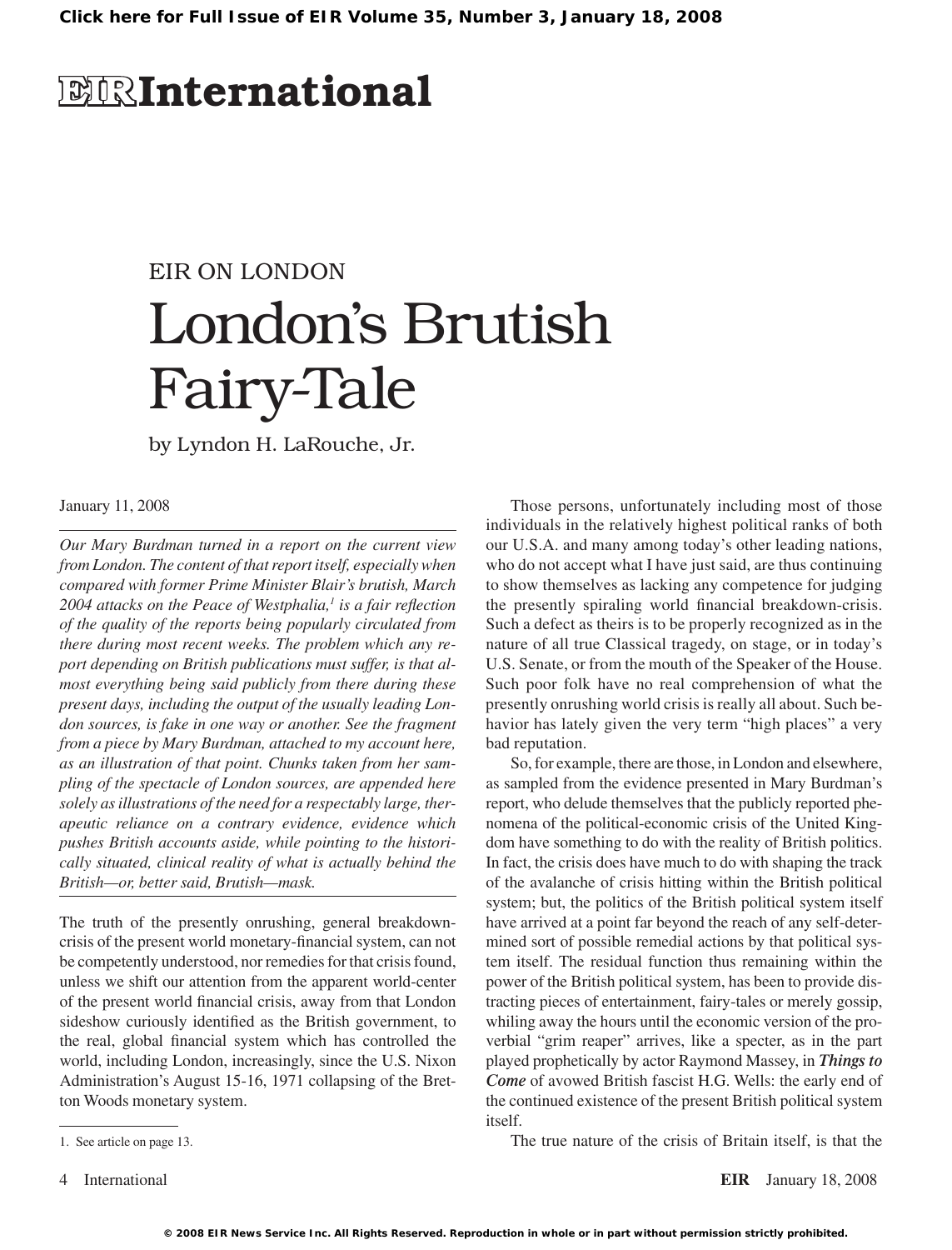British political system, while it has managed to corrupt and almost ruin the very existence of the U.S.A. since the assassination of President John F. Kennedy, and, more clearly, since 1968, has done nothing otherwise to prevent the British political system itself from going out of existence on about the same early day that the U.S. government might disintegrate, the day on which most of the rest of the world plunges into the Hell of the chain-reaction set off by the mutual collapse of the world's two leading English-speaking powers. There is no part of the world which could escape the global chain-reaction effects of what could be a present crash of the U.S.A. itself. *Any avowed British Samson would simply pull down as many among the pillars of the present world system, as might be needed to crush himself.*



*The British political system has arrived at a point far beyond the reach of any possible remedial action by that system itself. Fairy-tales, like that of avowed fascist H.G. Wells' "Things to Come," merely while away the hours till the proverbial "grim reaper" arrives. Shown: Raymond Massey, in a scene from the film.*

So, the British system or, better said, "Brutish system," like Shakespeare's

*Macbeth, Lear, Hamlet, Richard III*, and *Julius Caesar* before it, is a true tragedy, in which a disease expressed as the very culture and beliefs of a subject people and its institutions, brings destruction upon the faithful believers themselves.

#### **That Brutish Empire!**

So, with the victory of the United Kingdom over continental Europe, at the close of the so-called "Seven Years War," London emerged from the February 1763 Peace of Paris, as the nominal capital of a de facto world maritime empire, not of the British monarchy of that time, but of a private financial organization known as the British East India Company. Such was the post-1763 imperial entity managed by the Lord Shelburne who was, in fact, in his time, a kind of general manager of the Company's interests, a manager with aides or successors such as the British Foreign Office's Jeremy Bentham, Bentham's creature, Lord Palmerston, and Prince of Wales Edward Albert, each of whom played his part in setting into motion all of the historically most crucial features of the British empire over the sweep from 1763 to the present day.

Since the U.S. victory, led by U.S. President Abraham Lincoln, over Lord Palmerston's Confederacy and London's Habsburg Mexican puppets, and with the ensuing integration of the U.S.A. as an integrated territory of a continental sovereign within its own borders, the principal concern of all British imperial policy, has been to halt the spread of the global strategic effects (such as great transcontinental railway systems) of Lincoln's victory on the continent of Eurasia.

Accordingly, the series of London-orchestrated great wars, or related conflicts, which were launched under the impetus given by Edward VII as both Prince of Wales and King, created Britain's launching of Japan into an 1895-1945 war against China, the conquest of Korea, the Russo-Japan war; thus Britain, not Germany, if anyone, has the

"sole responsibility" for having caused World War I. It created Mussolini's and Hitler's dictatorships, and their wars, and regained control of the leading financial-political forces of the U.S.A. itself, over the passage of time from the death of President Franklin Roosevelt through to the present instant.

So, former Prime Minister Tony Blair acted to plunge the U.S. into a foolish war concocted by fraud, that with the aid of a "sexed-up" report, and by aid of the death of the Dr. David Kelly who had exposed the Blair hoax. So, de facto British imperial assets, the implicitly treasonous Mrs. and Mr. Lynne Cheney, acted in concert with the Blair government, to dupe the U.S. Senate into launching a new long war, wrecking the U.S.A. itself in pursuit of lunatic quests in southwest Asia.

British imperialism has called its own, post-Abraham Lincoln and post-Franklin Roosevelt types of anti-U.S. strategy of warfare, "geopolitics." The British empire prefers not to fight those wars itself, but then, sometimes, finds putting its own troops in the target-range of harm as a nec-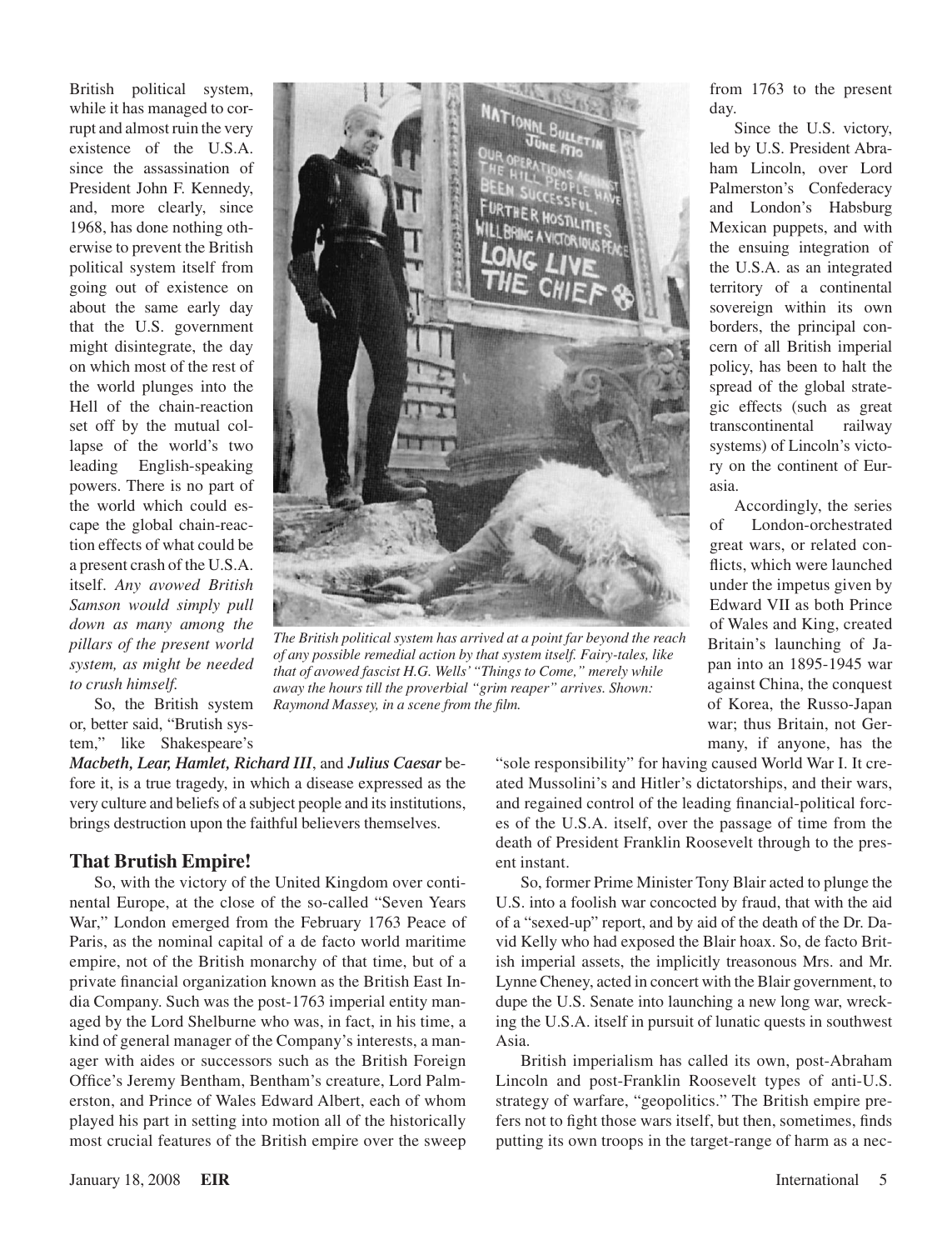essary price to be paid for the duping of often politically dumb U.S. leaders. Otherwise, in general, the British system prefers to lure its intended victims into wars against one another, just as Prime Minister Tony Blair threw British troops, and Dr. David Kelly into the fire, as a measure added to lure the U.S.A. under Bush-Cheney into the long wasting war by which the U.S.A. has virtually destroyed itself financially and otherwise in a ruinous adventure in folly, in southwest Asia.

This empire employs a monarchy (at least, up to the present date); yet, the essence of the empire is not in the monarchy, but in a slime-mold-like social formation assembled in the specific kind of Venetian financial-oligarchical model which came into being, under the initiative of Venice's Paolo Sarpi, as Europe's Anglo-Dutch Liberal financier oligarchy.

Nonetheless, the mere Blairs of London aside, it is not the British monarchy, nor elected government in the United Kingdom, which controls that empire. It is the global, virtual slime-mold formation known as the Anglo-Dutch Liberal financier oligarchy, which is presently a globally embedded financier oligarchy, a financier oligarchy akin in essentials to that of the Fourteenth Century's Venice-created, Lombard banking system, the hedge funds of medieval yore, which sank all of Europe into that century's prolonged "New Dark Age."

The difference between the Fourteenth-Century New Dark Age and now, is that today's heteronomic oligarchy was *Liberally* conceived in the tradition of Venice's New Party, the Liberal party founded by the Paolo Sarpi who was the author of all the modern Liberalism as traced from the medieval irrationalism of William of Ockham.

It is an oligarchy which is currently committed to destroy every semblance of sovereign nation-state on this planet, as through aid of such means as globally mass-murderous, neo-Malthusian "Global Warming" hoaxes, hoaxes which widely dupe the fools of even our own government institutions. The purpose of such schemes, is a destruction aimed at targets which include, ironically, such intended victims as the integrity and institutions of the tattered spectacle of today's United Kingdom. This "slime-mold"-like financier oligarchy has sought to accomplish its evil, longintended aim, since 1776, and, more emphatically, since the victory of President Lincoln's U.S.A., and most emphatically in hateful reaction against the U.S. victory won through the leadership of President Franklin Roosevelt.

Back during World War II, the U.S. produced a program of training films, for our military and others, under the general theme of "Why We Fight." Obviously, those educational films did not go quite far enough, although Roosevelt, had he lived, would have done as I would have done then, as a soldier returning from South Asia; had Roosevelt lived, we would not have been dropped into the mess which grips our republic today.

### 1. A Lesson From *Timaeus*

In his masterful *Timaeus*, Plato recounts the gist of an historic visit to the leading body of Egypt's intelligentsia. Those Egyptians praised the Greeks of Solon's stripe as good people, but with a certain, crucial strategic flaw: "You have no old men among you." Most among those of us of contemporary, globally extended European civilization today, including most of the political leaderships of nominally powerful nations, represent shallow-minded types of the sort who might appear to have been just recently born from what had been an hermetically sealed egg, hatched at a time close to just yesterday, with concentration-spans which would embarrass a brain-damaged cricket.

Indeed, for today's high-ranking, shallow-minded types, recalling the same yesterday's newspaper headlines which they had endorsed so passionately then, is often a difficult stretch for them today. Contrary to such typically shallow fellows of today's high places, it is the development of a cultural process spanning many generations, even as European culture's development spans millennia, which pre-shapes the dispositions for action of a society today. As Plato's account suggests, it is to the degree that the individual leader in society views the present situation always with a long, multi-generational span of cultural development and retrogression foremost in view, that nations and their peoples are competently self-governed.

If we wished to understand the Egyptians' message, we must learn another, closely related, integral lesson from Plato's writings, what is fairly defined as the anti-digital, analog principle of *dynamics*. This is a principle, revived under that name, by Gottfried Leibniz, which is the key to competent modern science. It names, thus, the same principle which was known as *dynamis* of that science of *Sphaerics* (e.g., astrogation) which Thales, Heracleitus, the Pythagoreans, and Plato's Academy represented in their time. It represents the same scientific tradition upon which the launching of modern European statecraft and science was effected through, chiefly, the Fifteenth-Century Cardinal Nicholas of Cusa and his followers such as Leonardo da Vinci, Johannes Kepler, Fermat, Leibniz, et al., through Riemann, Vernadsky, and Einstein. This notion of the type of *anti-digital, analog* principle called *dynamics,* is the great principle to which the late Albert Einstein referred in tracing the competent modern scientific method of Bernhard Riemann to its foundations in Kepler's uniquely original discovery of universal gravitation.

European culture, which was born, *as European* in its distinct, well-known features, at a time now approaching 3,000 years ago, has been a distinct, if, often, internally convulsive cultural formation. This formation has had two leading, mutually contradictory features, features of crucial importance in our search for needed insight into the grave crisis which grips the planet as a whole today.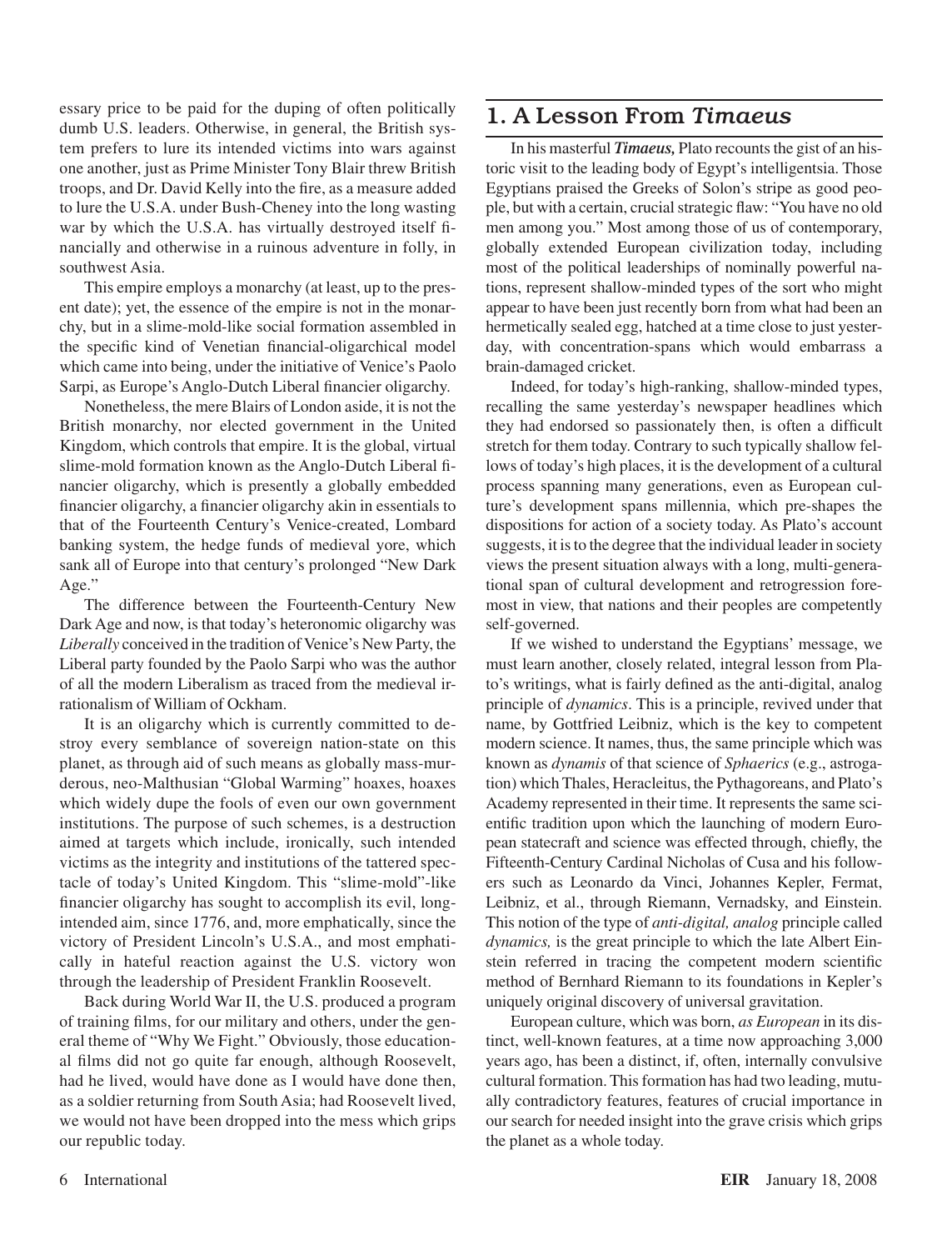#### FIGURE 1 **The Nile Delta in 1450 B.C.**



*Modern European civilization emerged as the Mediterranean region came out of a centuries-long dark age, about 700 B.C., when an alliance against Tyre was formed among the maritime forces of Egypt (e.g., Cyrenaica), Ionia, and the Etruscans.*

This ironical character of that span of development within that civilization, from those ancient times to the present date, is key to any effective comprehension of the nature of and remedies for the presently avalanche-like threat of a global general breakdown-crisis of world civilization. Instead of viewing history as a Cartesian pool-room sort of game of kinematics, we must see this history of nearly 3,000 years as *a single, dynamically coherent process of successive, qualitative changes*, a process whose political-strategic expression has lately become what is named, crudely, "geopolitics." To understand the nature of and remedy for today's threat of a global breakdown-crisis, is a business to be left to "old men," or, to those younger men who have assimilated the experience of the changes spanning many preceding generations. To understand the challenge to be met by the U.S. today, we must trace the actual history of the essentials of a geopolitical crisis back about 3,000 years, from the aftermaths of the Trojan and Peloponnesian wars.

To find the remedy for the present threat to the entirety of today's civilization—with no exceptions permitted, we must begin with attention to the prehistoric origins of the principles of maritime culture which have been the dominant feature of the evolution of today's globally extended European civilization, since earlier than 3,000 years ago, to the present moments of a presently onrushing, global breakdown-crisis.

#### **The Origin of Europe**

European civilization as we have known it, emerged in a presently known form of internal cultural experience, about the time the Mediterranean region emerged from a centurieslong dark age, about 700 B.C., when a certain alliance against Tyre was formed among the maritime forces of Egypt (e.g., Cyrenaica), Ionia, and the Etruscans. To understand European civilization, and what that civilization's history means for the entire world today, we must pick up the story, so to speak, from no later than about that time.

Earlier than that, about 20,000 years ago, world civilization had emerged from a period approximating 200,000 years of an Ice Age which was a very large feature of the northern hemisphere of the Americas and Eurasia in such past times. During this frozen interval, the most advanced cultures had been transoceanic migrants. This also became true of the Indian Ocean region, and what emerged as within the vicinity of the Mediterranean coast-lines during the recent five or more thousands years. The most significant feature of these transoceanic cultures was their migrations, as in season, in what were clearly flotillas of oared sailing craft, each not remarkably different in principle from our images of medieval Viking craft, or of Christopher Columbus in 1492, flotillas deployed as would be flotillas of nuclear-powered, manned space-craft, traveling from a Moon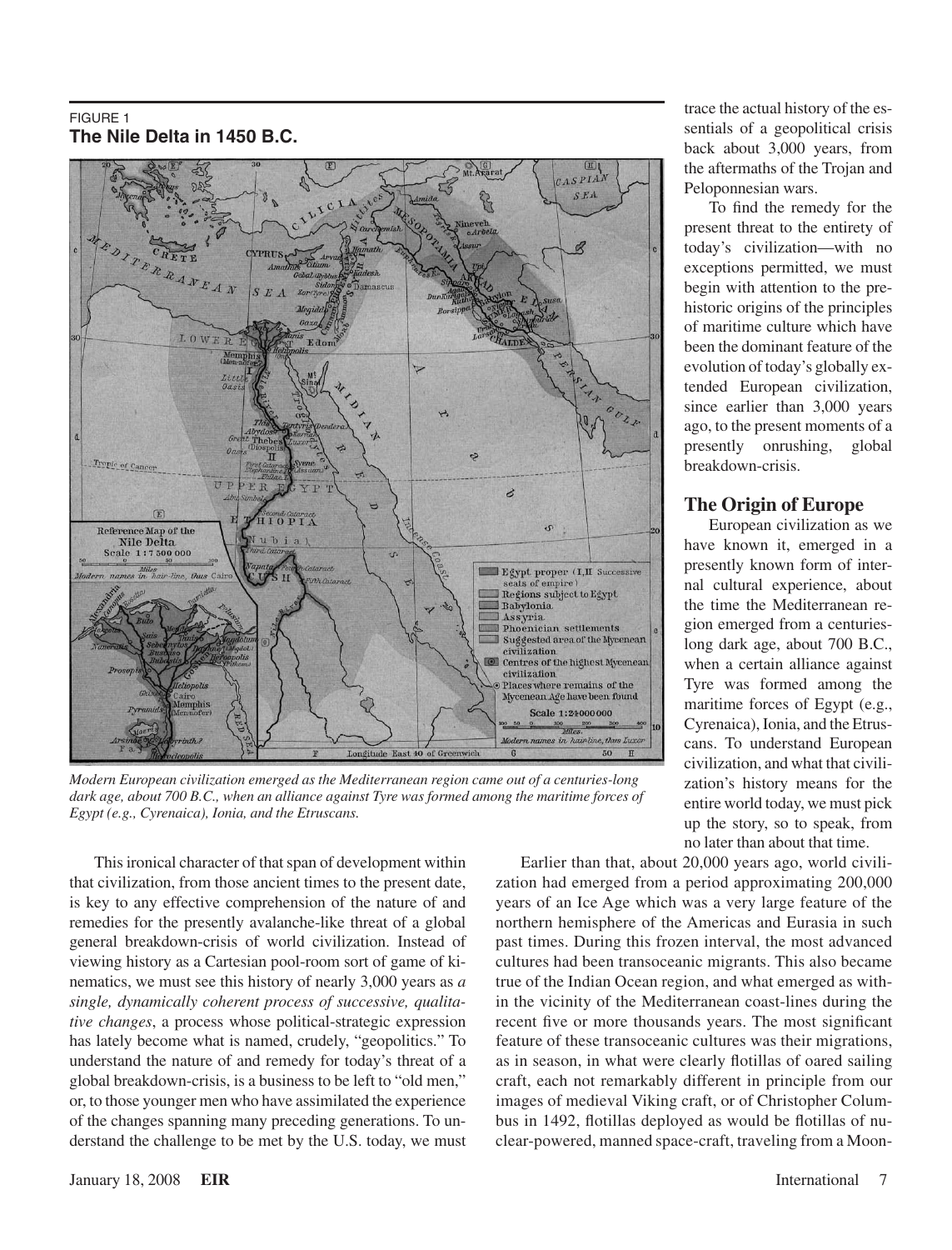supported interplanetary base, to Mars.

The most significant cultural feature of these societies, is the legacy of astrogation reflected in ancient calendars of sundry cultures, and in the Egyptian-Pythagorean science of *Sphaerics,* the root of that scientific method of Thales, Heracleitus, and Plato, on which the specific, greatest scientific achievements of European civilization have depended.

In those times, for example, the time of transit of such a flotilla from the coast of Europe to the Caribbean, would have been on the order, and along a pathway of lapsed time of ChristopherColumbus'first great voyage of discovery, a lapse of time which Columbus calculated on the basis of the tradition of the Earth's measurement by the ancient Eratosthenes, as this knowledge had been revived and also enriched by the circles of the Cardinal Nicholas of Cusa whose testament had inspired Columbus to adopt such a trans-Atlantic mission.

As the great melting of the glaciation proceeded, from about B.C. 17,000 into about the second millennium B.C., these migratory maritime cultures established settlements in locations such as relevant instances of today's archeologists' Mediterranean coastal sites. The rise of European civilization in Europe and North Africa, and parts of west Asia, was characterized for more than a thousand years, during the period leading into the events reported by Homer's epics, before the Mediterranean emergence from a long dark age, in the form of maritime colonies, based on a central feature of urban coastal sites fortified against hostile forces rooted in the relatively more backward cultures of the interior of the land-area.

Contrary to the essentially silly dogma of a riparian origin for civilization, the actual net progress of human culture as a whole has been centered, over hundreds of thousands of years or more, in the development of those trans-oceanic maritime cultures, based on the development of the practice of astrogation, moved into permanent coastal maritime settlements, as in Sumer, and then carrying civilization up-river into the interior. This has been a process, which defined the advantage of maritime cultures over relatively land-locked ones, until President Lincoln's victory over Lord Palmerston's Confederacy plot established the United States as a continental sovereign within its borders, and from ocean to ocean, through the impact of the development of the territory through means dependent upon the functions of transcontinental railway systems.

This emergence of strategic maritime cooperation among Egypt (Cyrenaica), the Etruscans, and the Ionians, marks the Homeric-like birth of European culture as what can be seen as European culture in retrospect today. To understand anything of strategic importance, through about 3,000 years of history until today, this feature of the origin, evolution, and sequelae of the birth of a specifically European culture, represents the basis for the knowledge which distinguishes the true statesmen from the prevalent class of self-important, political, and strategic illiterates of today.



*Christopher Columbus's first great voyage of discovery in 1492 was calculated on the basis of the tradition of the Earth's measurement by the ancient Eratosthenes, as this knowledge had been reviewed and also enriched by the circles of Nicholas of Cusa.*

#### **Europe: The Conflict Within**

Although Sumer was created as a colony of an Indian Ocean maritime culture, one neither European, nor originally indigenous to the people of that locality, the process of moral degeneration within Mesopotamia's development points attention to a comparable corruption which invaded the development of a Greek and Hellenistic root for European civilization in its globally extended entirety.

In the case of Sumer and later, the degradation of the status of the farmers operating among, most notably, irrigated regions, went from free "bow tenure" status, to hired cheap labor with few, or no rights to the plots they maintained, to the replacement of "bow tenure" farmers and hired servants under the knout of Seljuk slavery. The productive powers of labor collapsed repeatedly, as by effects of increasing "globalization" of the world production today, through the physical-economic effects of these social changes in practice. A similar degradation occurred when the great Baghdad Caliphate, which had become a center of wealth and wisdom during the dark days of moral decline of Rome and Byzantium, also declined during the time following the death of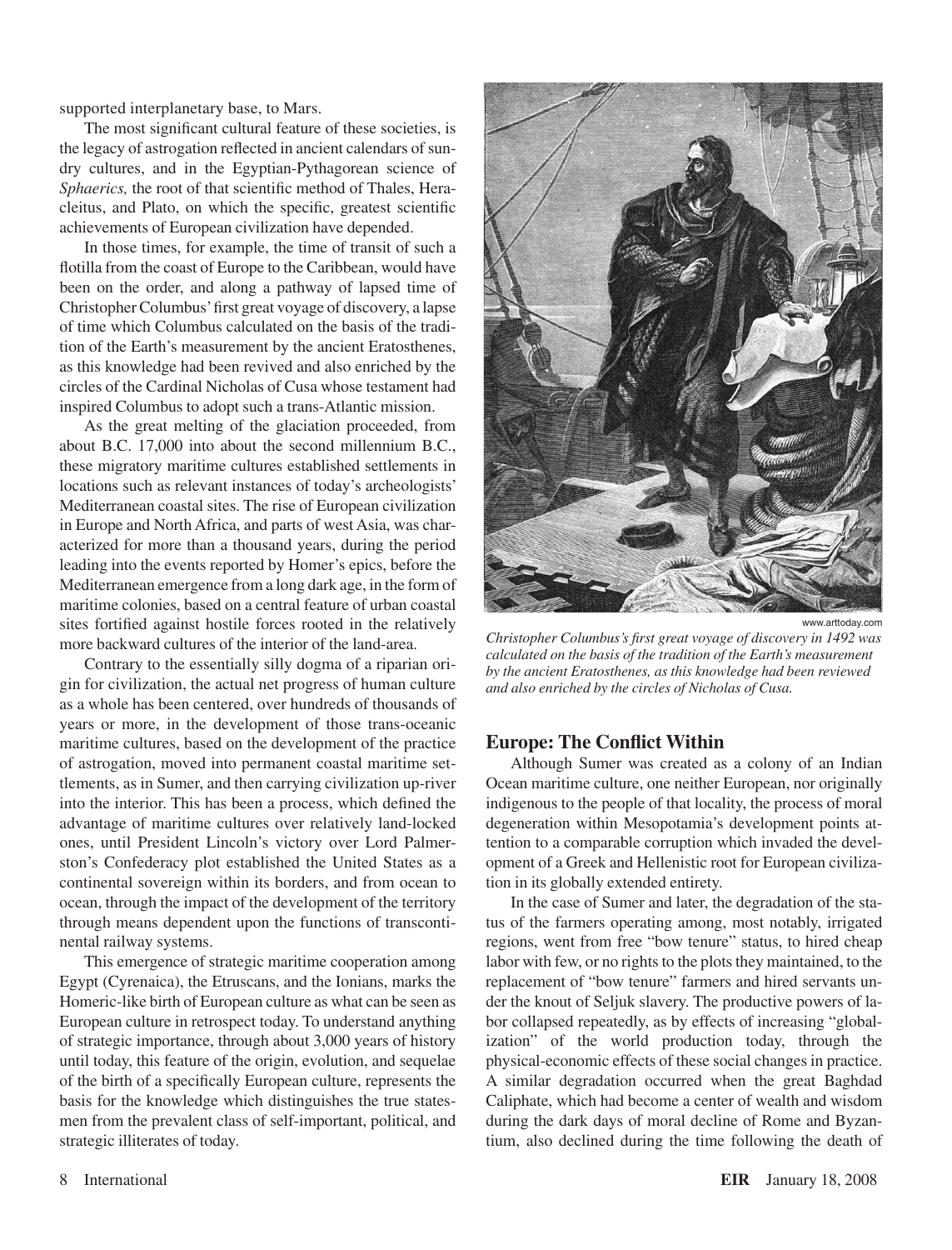Charlemagne. This decline was, again, produced by suppression of the farmers under repressive, oligarchical regimes.

This experience in Mesopotamia was typical of a more widespread problem. The problem was typified as the theme of Aeschylus' *Prometheus* Trilogy,<sup>2</sup> as this specific issue was addressed as the principle of all European history from ancient, into modern times, by Friedrich Schiller in his Jena lectures on history. Schiller restated the issue of the *Prometheus* Trilogy as the issue of opposition of Solon of Athens to Lycurgus of Sparta.<sup>3</sup> The same topical area was treated by the Sicilian chronicler Diodorus Siculus,<sup>4</sup> and touched upon by Herodotus.<sup>5</sup> The issue is as follows.

The good side of the migration of the sea-people into such locations as the coastal maritime settlements of the Mediterranean region, was that these maritime cultures embodied the true foundations of the development of true scientific knowledge, and of the physical benefits to societies, per capita, of the development and application of this knowledge. Yet, as Diodorus describes the Olympia legend, the power of governing which science afforded to the inheritors of the great maritime cultural legacies, became a mode in which the science which was misused in this way, often also degenerated, and became, thus, essentially an instrument of an oligarchical class which degraded the conditions of life of subjected people to the condition of human cattle, as under the tyranny of parasitical, tyrannical hedge-funds and the swindles by such evil locusts of our present times.

The tendency toward pure, virtually Satanic evil, which the oligarchical systems, such as that of the Delphi cult's Lycurgan Sparta promoted, is that summed up by Aeschylus in the surviving fragment of his *Prometheus* trilogy. The essence of the evil which was oligarchism, is, still today, thus, expressed in the forms of the past practice of serfdom and slavery, as also in the Sun-worshipping anti-nuclear-power cult which arose among the "68ers" during the 1970s, and, most emphatically, in those fraudulent doctrines associated with Malthus and former U.S. Vice-President Al Gore's "Global Warming" hoax.

If men and women are permitted to discover the principle of the use of "fire," those men and women will not be content to be slaves.

So, all history of globally extended European culture's civilization today, is pivotted essentially on a great conflict between two, principal leading forces within European culture as a whole. On the one side, is the notion of all men and women as made in the likeness of the Creator of the universe, and thus devoted to fostering the benefit, for all nations and people, of those powers which arise from the discovery of mankind's use of those great fundamental principles of a body of science which finds its historical roots in the principles of astrogation. On the other side, is the oligarchical current, which misuses instruments of science as a power of oligarchs to hold the mass of humanity in the bondage of ignorance, and thus to be confined to that beast-like ignorance of virtual slaves which the Satan-like Zeus of Aeschylus' *Prometheus Bound* prescribes.

The British (e.g., "Brutish") Empire, in all its approximations, its actualities, and its imitators, is such a pro-satanic form of oligarchical practice. The use of the technological advantages of a relative monopoly on maritime power, to reduce entire nations and peoples virtually to the condition of slaves of Anglo-Dutch Liberal modes of attempted maritime supremacy.

This passion yearned toward its peak within the British empire-in-fact, from February 1763 on, as expressed in the determination, from that very moment, to crush what had been the earlier economic and related development, and the freedom, of the English colonies in North America. With the defeat of the treasonous British puppet, the Confederacy, by the government of President Abraham Lincoln, and the continued success of that U.S. republic through the course of the 1870s, the lust for the destruction of the radiated influence of the American success, became the increasingly inflamed passion of the London-centered Anglo-Dutch Liberal financier oligarchy and its predatory financier and slave-holding classes.

Asthe British system's promotion of that proposed "Tower of Babel" called "globalization" attests today, that empire is prepared to murder more than half the world through neomalthusian measures of "globalization" and "Global Warming" campaigns, even to reduce the planet's population from over six billions, to less than one, in order to exterminate the legacy of the founding of the U.S. republic and of such U.S. Presidents as George Washington, Abraham Lincoln, and Franklin Roosevelt.

## 2. An Immortal Conflict

Neither higher ape, nor any other species of beast, is capable of either the kind of progress in potential relative population-density, per capita and per square kilometer, which the human species has made. Nor is any species of animal capable of the kind of purely satanic evil—the mass murder of tens of millions—which imperial malthusianism and its like produced, as under the Adolf Hitler regime which had been launched chiefly by London's financier oligarchy, that oligar-

<sup>2.</sup> Herbert Weir Smyth, Ph.D., *Aeschylus with an English translation,* (Cambridge, Mass.: Harvard University Press, 1922)

<sup>3.</sup> *Friedrich Schiller: Poet of Freedom*, Vol. 2, (Schiller Institute: Washington, D.C., 1988).

<sup>.</sup> *Diodorus Siculus*, Volumes 1 and 2, Loeb Classical Library (Cambridge, Mass.: Harvard University Press, 1933).

<sup>5.</sup> *Herodotus: The Histories* (London: Penguin Books Ltd., 1996).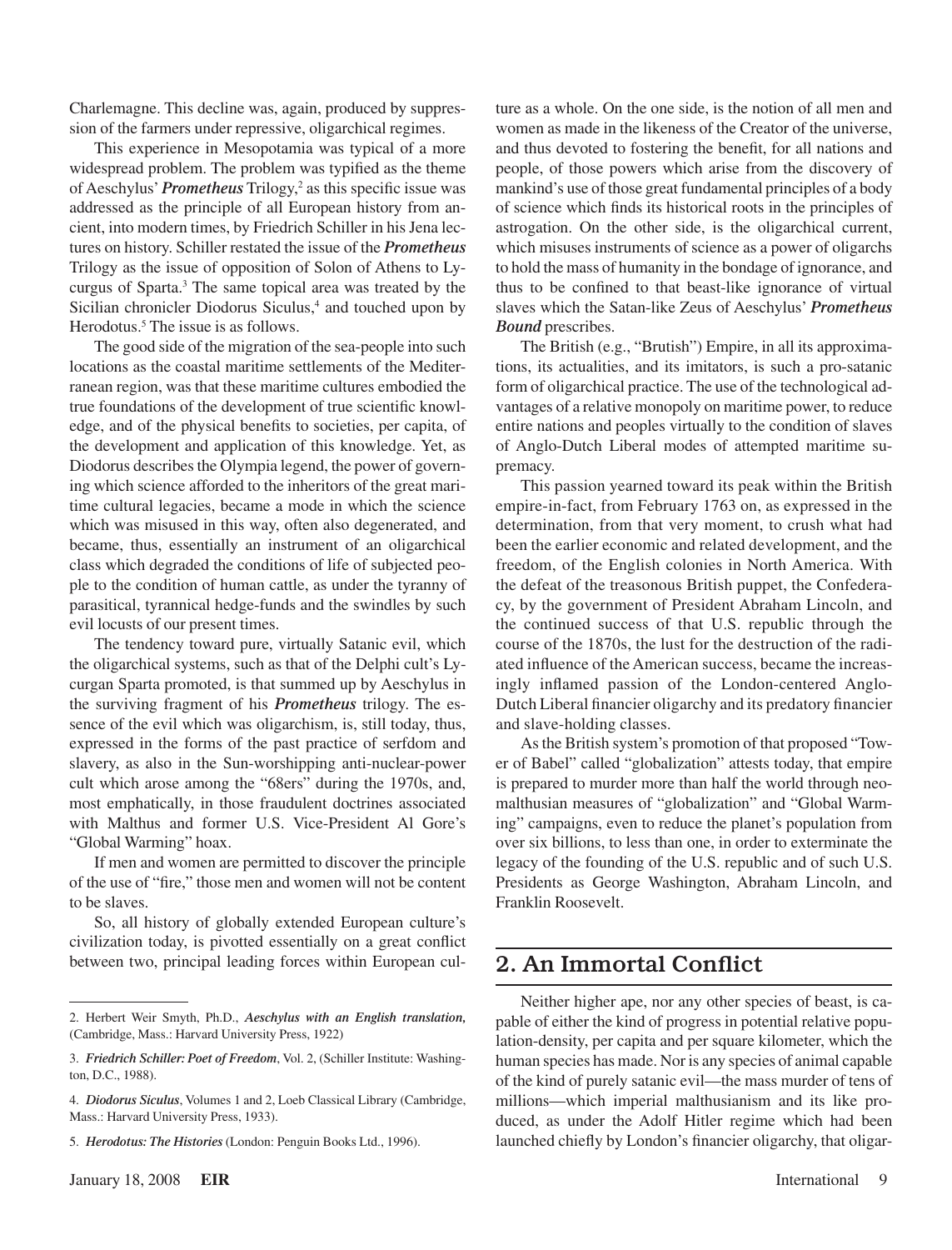

*Raphael's "School of Athens" (1509-10) depicts the "immortal conflict" between the republican concept of Man (Plato, center-left) and the oligarichal principle (Aristotle, center-right), as that conflict has been fought over millennia.*

chy centered in Montagu Norman's Bank of England. In the strictest sense, no animal species is capable of generating a culture.

Culture, so identified, has two principal aspects. On the one side, culture, as expressed aslanguage-culture, especially as truly Classical modes of music, drama, and poetry, and in science, is a more powerful expression in nature, intrinsically so, than any political government.At the same time, the innate creative powers of men and women, afford mankind the capacity to make willful changes of the characteristics of its cultures, and its governments.

In honest theology and science, we think of man as dwelling immortally within a realm of simultaneity of eternity. The body dies, but the quality of mind which sets the human individual apart from, and above the mortal beasts, lives on through its permanent place in the efficient continuity of human culture. In other words, the effects which the development of cultures incorporates in the living human mind live on, with qualities cohering with the notion of personality, after the body has died.

This is apparent to us when we examine science from the particularly advantageous standpoint represented by the succession, in physical science, of Thales, Heracleitus, the Pythagoreans, and Plato. When we also consider the revolutions in technology of practice, which are accumulated effects expressed in current practice, we recognize that the society responds to these heritages of knowledge and circumstances and methods of practice, and does so in ways which mean, in effect, that we the living are acting with minds shaped by the circumstances created by our predecessors.

The creative aspect of the individual human mind, which occurs in no other living creature, is expressed through the functions of the biologically defined base for knowledge and creative practice; but, the history of civilization shows that the human mind also expresses the appropriateness of the biological substrate of human mental behavior for some higher principle in the universe which no other living creature possesses. This defines the inherent sacredness and a certain kind of immortality of the human personality. It is this sense of human nature and its mission which defines true civilization.

Thus, this notion of simultaneity of eternity makes clear the distinction between the heredity of the beast, and the culturally determined heredity of the person in the historical development of society. That is the proper meaning, for practice, of "European civilization." Essentially, this means, as Schiller treats the contrast of Solon and Lycurgus, that European culture, with its characteristic internal conflict, is a distinct form of civilization, one whose presently efficient characteristics are approximately 3,000 years old, and are, essentially, products of the European interaction of ancient maritime cultures with the development of permanent landed settlement of maritime culture's effect on the development of fixed land areas. This means, that to produce any necessary effect of change in that culture today, we must act directly on the essential features of that heritage as it is presented to us today.